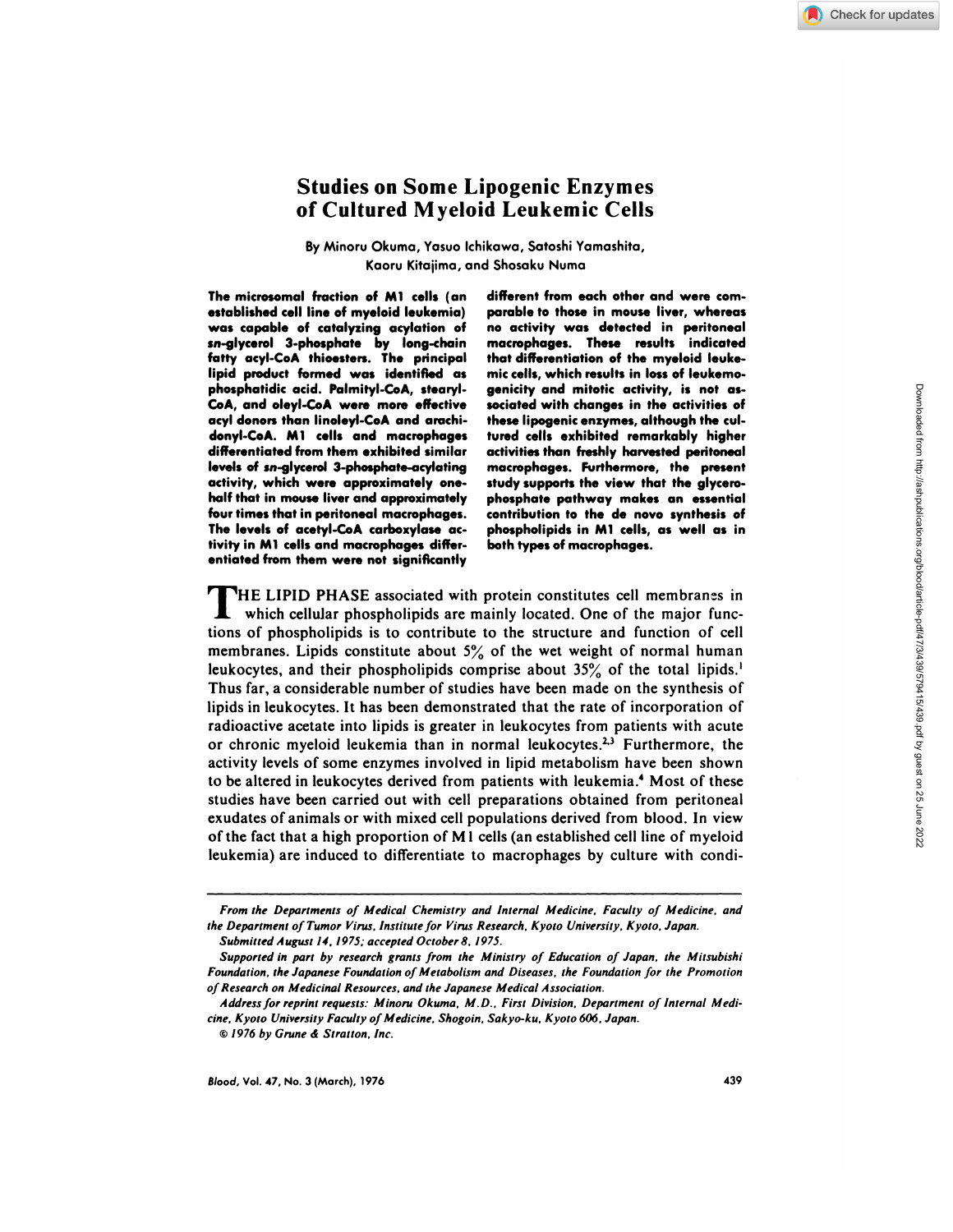tioned medium,5'6 it appeared of interest to investigate enzymes participating in lipid synthesis in these cells.

In animal tissues, phosphatidic acid is a key intermediate in the synthesis of phospholipids and triglycerides.<sup>7-9</sup> The present study was designed to characterize the enzyme system responsible for the synthesis of phosphatidic acid from  $sn$ -glycerol 3-phosphate (GP) in M1 cells. The microsomal fraction of these cells was shown to be capable of catalyzing acylation of GP by long-chain fatty acyl-CoA (coenzyme A) thioesters. Some characteristics of this enzyme system were studied. In addition, the levels of GP-acylating activity in M1 cells, and macrophages differentiated from M1 cells, peritoneal macrophages, and mouse liver were compared with one another. Furthermore, the activity of **acetyl-CoA** carboxylase, the enzyme which plays a critical role in the regulation of long-chain fatty acid synthesis,<sup>10</sup> was determined in these cells.

### MATERIALS AND METHODS

### Preparation **of** Cells

The M I cell line used in the present study was established in vitro from a spontaneous myeloid leukemia of SL strain mice<sup>5</sup> and has been maintained over 5 yr. The cell line consists of a homogeneous population of leukemic myeloblasts that grow in suspension in liquid medium with a doubling time of about 20 hr. Cell cultures were carried out in 6-cm glass or 5-cm plastic petri dishes at 37<sup>°</sup>C in a continuous stream of water-saturated 5<sup>o</sup><sub>c</sub> CO<sub>2</sub> in air. The growth medium consisted of Eagle's minimum essential medium enriched twofold with amino acids and vitamins (modified Eagle's medium), and contained  $10\%$  calf serum inactivated by heating at 56°C for 30 min. Unless otherwise stated, cell cultures were conducted for 48 hrs.

Macrophages differentiated from M1 cells were obtained as follows:  $5 \times 10^6$  M1 cells per petri dish were incubated at 37°C in 5 ml of 50% conditioned medium in modified Eagle's medium supplemented with  $10\%$  inactivated calf serum. After decantation of the medium, along with cells in suspension, differentiated macrophages fixed to the petri dishes were resuspended in 5 mlof modified Eagle's medium. Conditioned medium was prepared from a secondary embryo culture as described previously<sup>11</sup> and was stored at  $-20^{\circ}$ C until use.

Peritoneal macrophages were obtained by intraperitoneal lavage with 5 ml of 0.12 **<sup>M</sup>** NaCI contaming 13.3 mM phosphate buffer, pH 7.0 (phosphate-buffered saline), from 8- to 12-wk-old SL strain mice which had been injected intraperitoneally with 3 ml of thioglycollate medium 3 or 4 days before collecting the cells.<sup>11</sup> The peritoneal cell suspension was centrifuged at 150 *g* for 5 min. The cells were resuspended in modified Eagle's medium, and  $4 \times 10^6$  cells were seeded per plate. After incubation at 37'C overnight, cells in suspension were decanted, and the petri dishes were rinsed with phosphate-buffered saline. Macrophages, which adhered to the dishes, were scraped off with the use of a rubber policeman.

All the cells thus obtained were collected by centrifugation in 50-mI plastic tubes at 480 *g* and 4°C for 10 min, and the cell pellet was washed twice with chilled 0.135 *M* NaCl containing 50 m*M* Tris-HCl buffer, pH 7.4. The cells were finally suspended in chilled 0.25  $M$  sucrose to give a density of  $2-8 \times 10^7$  cells/ml.

### *Enzyme* Preparations

All manipulations were performed at 0'-4'C. Cells suspended in *1.5-3* ml of 0.25 *M* sucrose were disrupted sonically for 30 sec at minimum output with a Branson Wl85 sonifier. The cell homogenate was centrifuged at 9500 *g* for 10 mm. The resulting supernatant was centrifuged further at 105,000 *g* for 60 min. The pellet obtained (microsomal fraction), which was suspended in 0.25 *M* sucrose to yield a protein concentration of 1-4 mg/mI, was used to assay GP-acylating activity. A 0.5- to I-mI aliquot of the 105,000 *g* supernatant fraction was filtered through a Sephadex G-50 column ( $1 \times 13$  cm) equilibrated with 50 mM Tris-HCl buffer, pH 7.5, containing 5 mM 2-mercaptoethanol and 1 mM EDTA, and was used to assay acetyl-CoA carboxylase activity.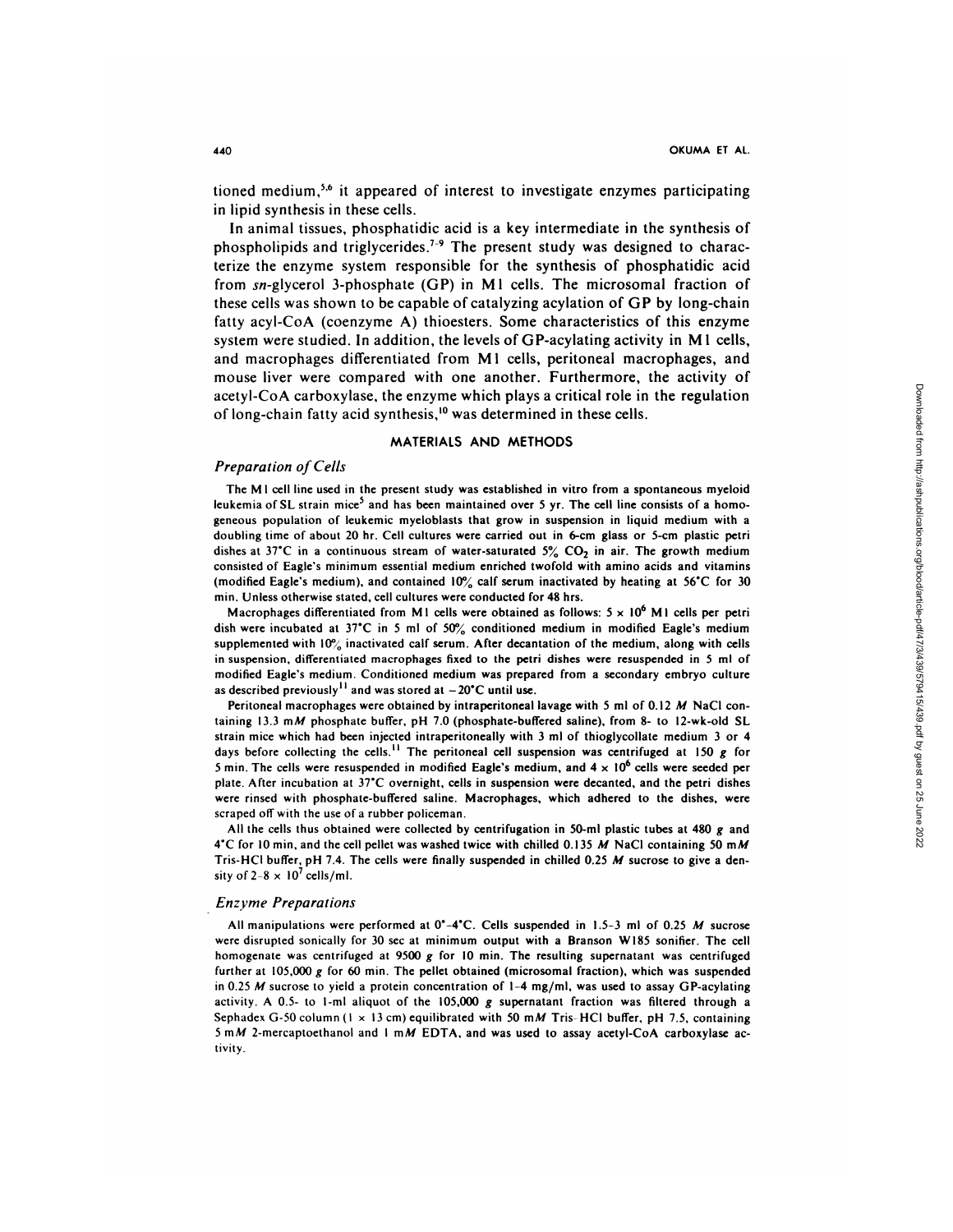### LIPOGENIC ENZYMES 441

#### Subcellular Fractionation

The cell homogenate prepared by sonication as described above was fractionated at  $0^{\circ}-4^{\circ}C$  by sequential centrifugation at 1000  $g$  for 20 min, 9500  $g$  for 10 min, and 105,000  $g$  for 60 min. Each pellet was suspended in 0.25 *M* sucrose to give a protein concentration of 1-4 mg/ml.

### Preparation of the Microsomal Fraction of Mouse Liver

Fresh samples of normal mouse liver were homogenized, and the microsomal fraction was prepared as described previously.<sup>12</sup>

### Assay of Enzymes

GP-acylating activity was assayed at 20°C by determining the incorporation of GP-1(3)- $^{14}C$ into lipid as described previously,<sup>12</sup> except that 7.5 nmoles of palmityl-CoA and, routinely, 0.2 mg of protein were added to the reaction mixture (0.35 ml). Acetyl-CoA carboxylase activity was determined at 37°C by the H<sup>14</sup>CO<sub>3</sub><sup>-</sup> fixation assay, which measures the rate of acetyl-CoA-dependent incorporation of  $H^{14}CO_3^-$  into acid-stable material. The procedure of this assay was as described previously,<sup>13</sup> except that 5 ml of the scintillator solution of Patterson and Greene<sup>14</sup> was used for the determination of radioactivity and that, in some experiments, the specific radio activity of  $KH^{14}CO_3$  was doubled. At least two different protein concentrations (0.03-0.12 mg per assay mixture) were used for this assay to ensure the proportionality between the initial re action velocity and the amount of enzyme added. The initial reaction velocity was proportional to the amount of enzyme added up to 0.15 mg of protein per assay mixture. The  $H^{14}CO_3^-$  incorporation into acid-stable material proceeded linearly with time for at least 30 min, when 0.05 mg of protein was used. Hence, incubation was conducted routinely for 10 mm. The radioactive acid stable reaction product was identified as malonyl-CoA according to the procedure described by Matsuhashi et al.;<sup>15</sup> the thioester was hydrolyzed by mild alkaline treatment, and the resulting radioactive product was shown to be indistinguishable from authentic malonic acid upon paper chromatography with *n*-butanol-acetic acid-water  $(4:1:5, v/v)$  and with ethanol-ammonia-water  $(20:1:4, v/v)$  as the developing solvent.

#### Cytological Examinations

Morphological characteristics of cells were examined in May-Grünwald-Giemsa-stained smears of a cell suspension as reported previously.<sup>5</sup> Peroxidase reaction and phagocytosis were also tested as described previously.<sup>6</sup> M1 cells exhibited positive peroxidase reaction and no phagocytosis, while macrophages lacked peroxidase reaction and showed prominent phagocytosis.

### *Materials.* Preparations. and Determinations

Thioglycollate medium was purchased from Difco, Detroit, Mich.  $GP-1(3)-^{14}C$ , long-chain acyl-CoA thioesters, and lysophosphatidic acid were prepared as described previously.<sup>12</sup> The preparation and determination of acetyl-CoA were as reported earlier.<sup>16</sup> Protein was determined by the method of Lowry et al.<sup>17</sup> with bovine serum albumin (Sigma, St. Louis, Mo.) as the standard; particulate protein was solubilized with 2% deoxycholate prior to the determination. Other reagents including fatty acids, phospholipids, and nucleotides were as described previously.<sup>12</sup>

#### RESULTS

### Preliminary Studies on GP A cylation

The incorporation of  $GP-1(3)$ -<sup>14</sup>C into lipid catalyzed by the microsomal fraction of M 1 cells (0.2 mg of protein per assay mixture) increased linearly for the initial 10 min. Therefore, a 5-min incubation period was chosen for the routine assay of GP-acylating activity. As shown in Fig. 1, the rate of GP acylation was not completely linear with the amount of protein added. On the basis of this experiment, the assay was routinely carried out with 0.2 mg of protein per assay mixture. A broad pH optimum around 7.2-8.4 was observed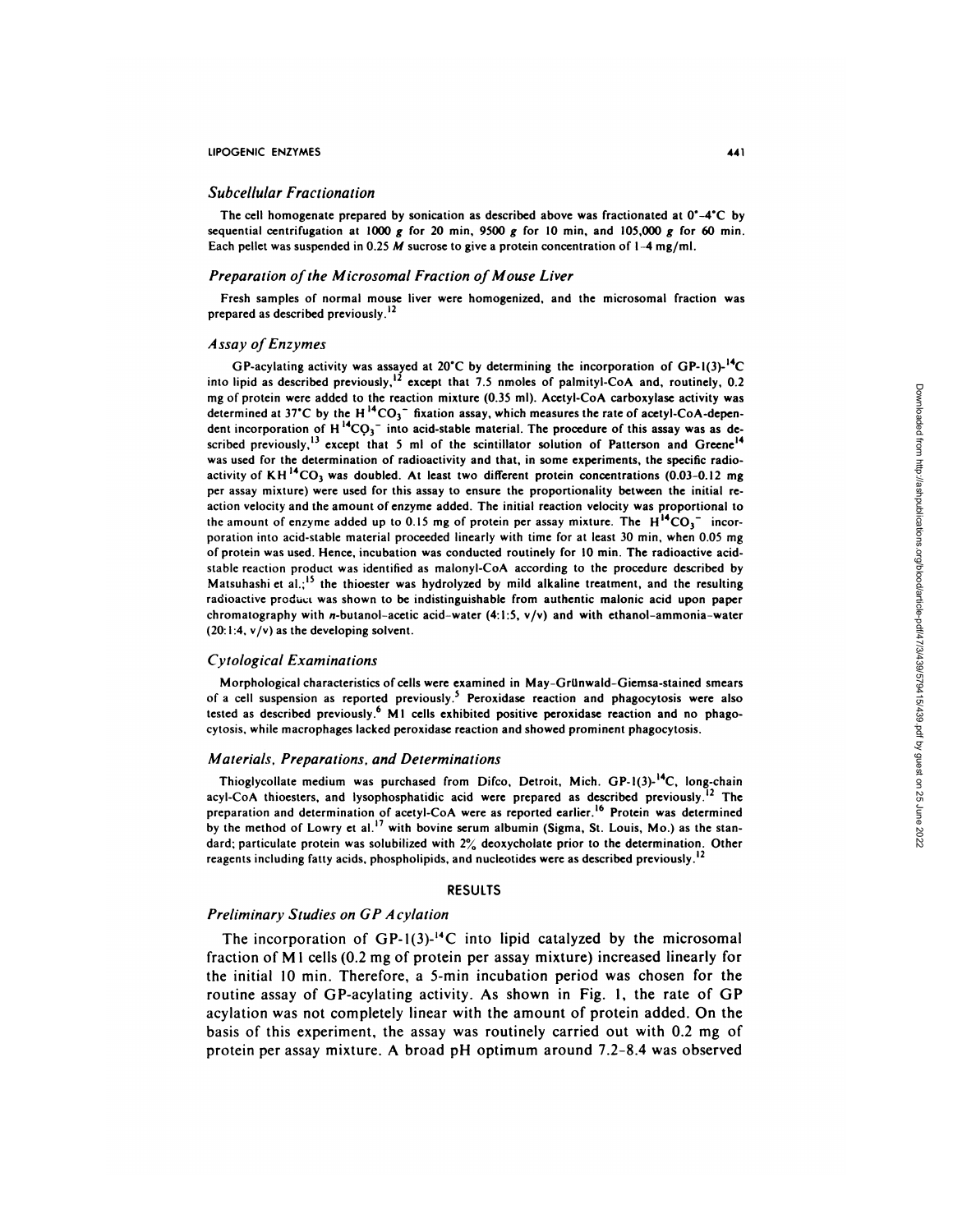**442** OKUMA ET AL.



Fig. **1** . **Dependence of the rate of GP acylation on the enzyme amount. Enzyme activity was assayed with** the microsomal fraction of **Ml cells as** described in Materials **and Methods, except that the amount of enzyme added was varied as indicated.**

for the GP-acylating activity of the microsomal fraction of M1 cells. Thus, GPacylating activity was assayed routinely at pH 7.6.

# Products of GP Acylation

The lipid product formed by the action of the microsomal fraction of M1 cells was examined by thin-layer chromatography. Figure 2 shows the results of a typical experiment, with the use of chloroform-methanol-10 *N* HCl  $(87:13:0.5, v/v)^{18}$  as the developing solvent, demonstrating that 89.2% and 7.5%

Fig. **2. Thin-layer chromatography of** radioactive lipid **products. The routine reaction mixture containing the microsomal fraction of Ml cells (0.2 mg of protein) was incubated at 20'C** for **5** mm. After lipids **were extracted and** separated **by thin-layer chromatography, the** radioactivity **was determined; the** procedures **were as** described **previously.'2 PC, phosphatidylcholine; PE, phosphatidylethanolamine; PS, phosphatidylserine; SM, sphingomyelin; LPA, lysophosphatidic acid; PA, phosphatidic acid; CL, cardiolipin; NL, neutral lipids.**

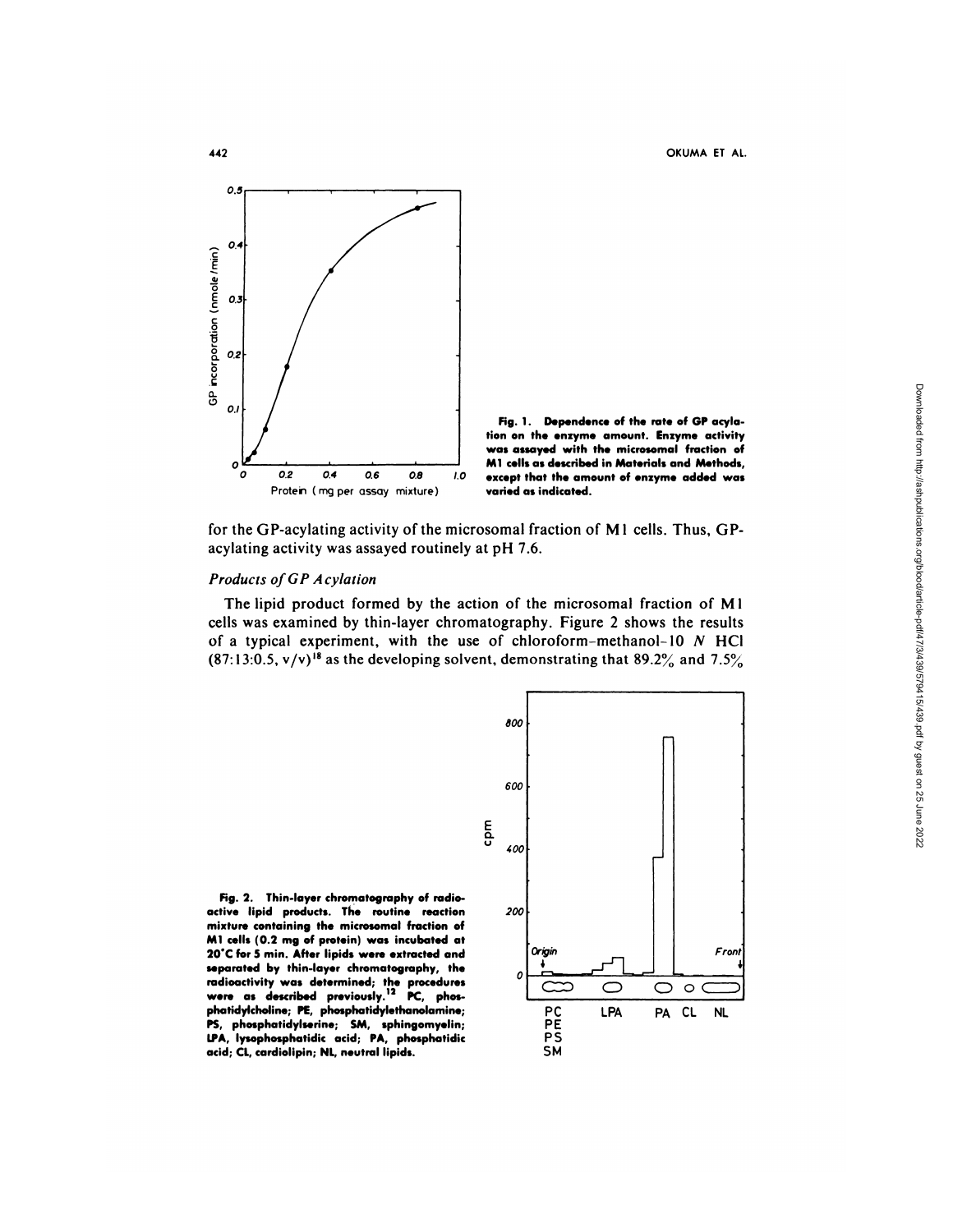**Table 1.Distribution of GP-Acylating Activity in the Subcellular Fractions of Ml Cells**

| Fraction              | Total<br><b>Activity</b><br>(96) | Specific<br>Activity* | Protein<br>(96) |
|-----------------------|----------------------------------|-----------------------|-----------------|
| Homogenate            | 100                              | 0.460                 | 100             |
| $1,000 g$ pellet      | 2.5                              | 0.135                 | 8.6             |
| 9,500 $q$ pellet      | 5.8                              | 0.571                 | 4.7             |
| 105,000 g pellet      | 64.8                             | 1.070                 | 28.1            |
| 105,000 g supernatant | 2.0                              | 0.022                 | 42.2            |

\*nmoles of GP incorporated per minute per milligram of protein at 20°C.

of the total radioactivity present on the chromatogram were recovered in the areas corresponding to phosphatidic acid and lysophosphatidic acid, respectively. No significant radioactivity was found in the areas corresponding to neutral lipids and other phospholipids. These results were confirmed by thinlayer chromatography with the use of chloroform-methanol-acetone-acetic acid-water (10:2:4:2:1,  $v/v$ )<sup>19</sup> as the developing solvent.

# Subcellular Distribution of GP-A cylating Activity

As shown in Table 1, the 105,000 g pellet (microsomal fraction) of Ml cells exhibited the highest specific activity of GP acylation, while the 105,000 g supernatant fraction was least active. Moreover, the major portion of the **enzyme** activity was associated with the microsomal fraction. The recovery of the enzyme activity after fractionation of the whole homogenate was  $75\%$ , while that of protein was  $84\%$ .

# Effects of Substrates on GP-Acylating Activity

When the rate of GP acylation catalyzed by the microsomal fraction of M 1 cells was plotted against the concentration ofGP, a typical saturation curve was obtained. From the Lineweaver-Burk plots,<sup>20</sup> the apparent Michaelis constant for GP at a fixed palmityl-CoA concentration of 21.4  $\mu$ M was calculated to be approximately 0.4 *mM.*

In the experiment shown in Fig. 3, the rate of GP acylation was determined in the presence of different acyl-CoA thioesters in varying concentrations. **Palmityl-CoA,** stearyl-CoA, and oleyl-CoA were more effective than linoleyl-CoA and arachidonyl-CoA. At concentrations higher than optimum, all the acyl donors exhibited an inhibitory effect. The microsomal fraction of Ml **cells** did not contain a sufficient amount of endogenous acyl-CoA to acylate GP because no significant esterification of GP was observed in the absence of added acyl-CoA.

## GP-Acylating Activity of M1 Cells and Macrophages

Table 2 compares the level of GP-acylating activity in the microsomal fraction of M<sub>1</sub> cells with those in the microsomal fractions of macrophages and mouse liver. Macrophages differentiated from M1 cells by incubation with conditioned medium as well as relatively fresh peritoneal macrophages were used. More than 70% of the macrophages derived from M1 cells showed phago-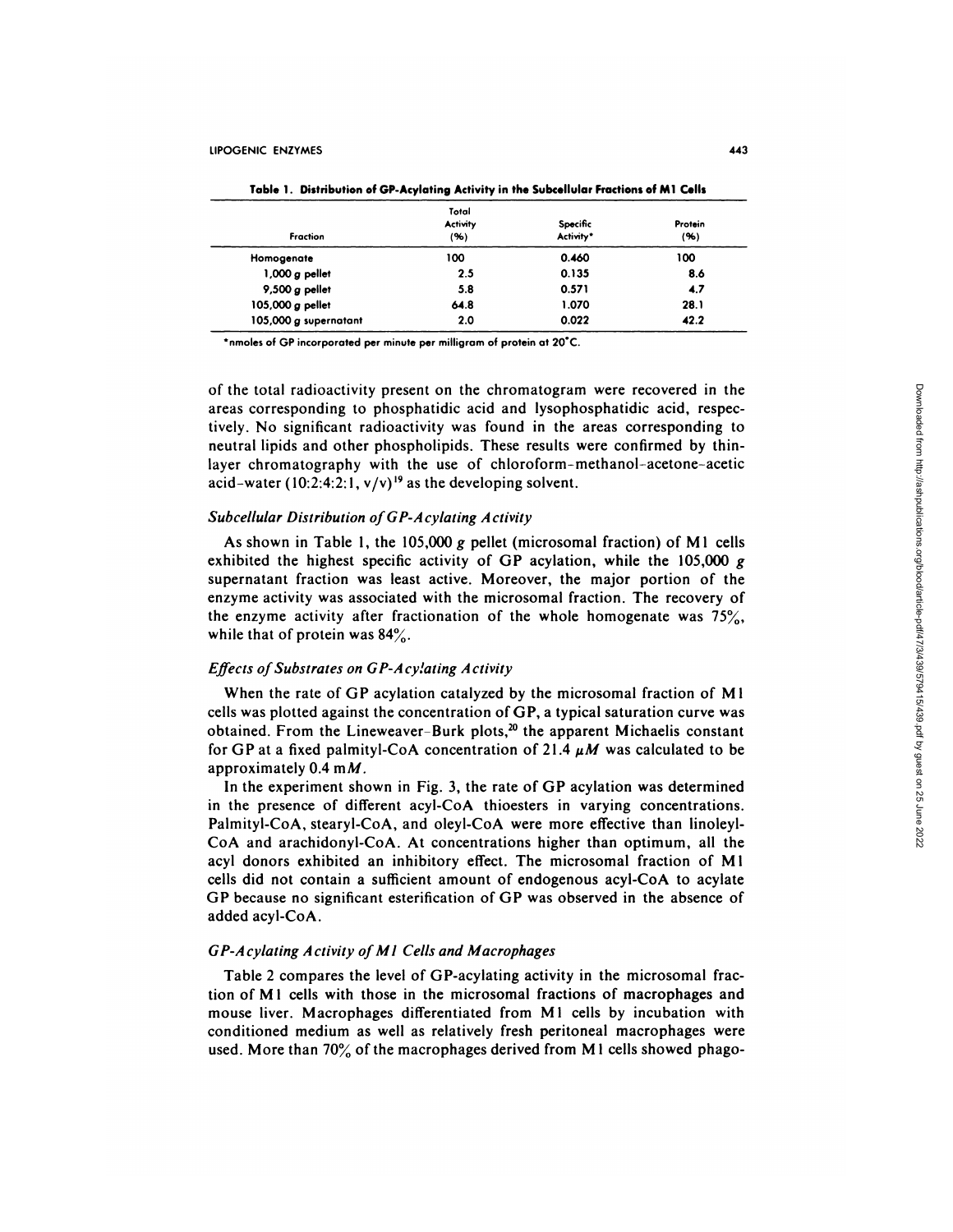

**Fig. 3. Acyl donor specificity. Enzyme activity was assayed with the microsomal fraction of Ml cells as** described **in Materials and Methods, except that palmityl-CoA (open circles), stearyl-CoA** (open **squares), oleyl-CoA (black triangles), linoleyl-CoA (black circles), or arachidonyl-CoA (black** squares) was added in varying concentrations **as indicated.**

cytosis, whereas less than  $5\%$  of the M<sub>1</sub> cells did. M<sub>1</sub> cells and macrophages differentiated from them exhibited similar levels of GP-acylating activity, which were approximately four times the activity level in peritoneal macrophages and approximately one-half that in the liver.

# Acetyl-CoA Carboxylase Activity of M1 Cells and Macrophages

In Table 3 are presented the levels of acetyl-CoA carboxylase activity in the 105,000 *g* supernatant fraction of M 1 cells, macrophages differentiated from **them,** peritoneal macrophages and mouse liver. M 1 cells and macrophages derived from them exhibited no significant difference in acetyl-CoA carboxylase activity (0.1  $\lt p \lt 0.2$ ; assessed by the t test), although the former had a ten-

| Cell                              | No. of Experiments | Specific Activity* |
|-----------------------------------|--------------------|--------------------|
| MI cells                          | 12                 | $1.050 \pm 0.064$  |
| Macrophages derived from M1 cells |                    | $1.254 \pm 0.107$  |
| Peritoneal macrophages            |                    | 0.284, 0.316       |
| Liver                             |                    | $2.273 \pm 0.120$  |

**Table 2. GP-Acylating Activity in Ml Cells as Compared With That in Macrophages and Liver**

 $*$ nmoles of GP incorporated per minute per milligram of protein at  $20^{\circ}$ C; mean  $\pm$  SEM.

#### **Table 3.Acetyl-CoA Carboxylase Activity in Ml Cells as Compared With That in** Macrophages and Liver

| Cell                              | No. of Experiments | Specific Activity* |
|-----------------------------------|--------------------|--------------------|
| M1 cells                          |                    | $2.942 \pm 0.536$  |
| Macrophages derived from M1 cells | ٥                  | $2.011 \pm 0.251$  |
| Peritoneal macrophages            | з                  |                    |
| Liver                             |                    | $1.836 \pm 0.103$  |

\*nmoles of H<sup>14</sup>CO<sub>3</sub><sup>-</sup> incorporated per minute per milligram of protein at 37°C; mean  $\pm$  SEM.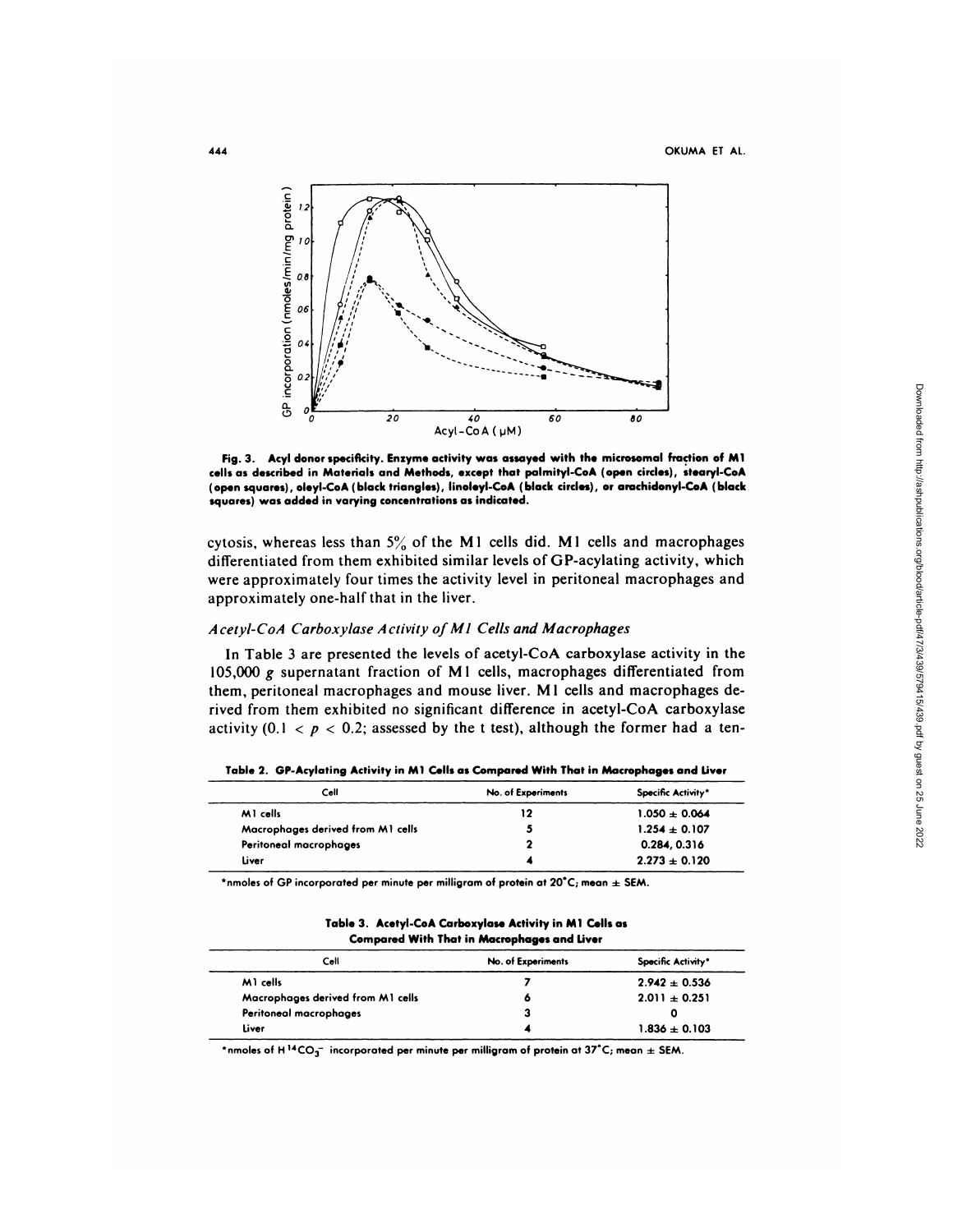dency to increased activity as compared with the latter. The activity levels in **these** cells were comparable to that in the liver. On the other hand, peritoneal macrophages showed no detectable acetyl-CoA carboxylase activity.

# **DISCUSSION**

The present investigation has clearly demonstrated that M1 cells exhibit the enzyme activity responsible for the conversion of OP to phosphatidic acid. It has been shown earlier that polymorphonuclear leukocytes obtained from the peritoneal cavity of guinea pigs possess the enzymic apparatus of phosphatidic acid synthesis by GP acylation.<sup>21</sup> Recent work from our laboratory has dem**onstrated** that the phosphatidate-synthesizing system of rat liver microsomes can be resolved into two distinct enzymes, i.e., OP acyltransferase, which catalyzes acylation at position I of OP to form lysophosphatidic acid, and 1-acyl-OP acyltransferase, which mediates acylation of lysophosphatidic acid to produce phosphatidic acid.<sup>22,23</sup> No attempt was made, however, to resolve the phosphatidate-synthesizing system of M 1 cells.

Studies on the subcellular distribution of GP-acylating activity in M<sub>1</sub> cells have revealed that the 105,000 *g* **pellet** (microsomal fraction) exhibits the highest specific activity. This finding is in agreement with the previous report indicating the localization of this enzyme activity in the microsomal fraction of various mammalian cells<sup>10</sup> including human platelets.<sup>12</sup> Some properties of the enzyme system from M1 cells have been shown to be similar to those of the enzyme system from other animal tissues. The apparent Michaelis constant of the M<sub>1</sub> cell enzyme for GP (0.4  $m$ *M*) approximates that of the enzyme from rat liver<sup>24</sup> (0.5 mM), rat brain<sup>25</sup> (0.4 mM), and human platelets<sup>12</sup> (0.48 mM). Higher concentrations of acyl-CoA thioesters inhibit the enzyme activity of M 1 cells, as is the case with those of rat liver,<sup>24</sup> rat brain,<sup>25</sup> and human platelets.<sup>12</sup> The enzyme system from M1 cells has a broad pH optimum as reported also with those from rat liver<sup>24</sup> and human platelets.<sup>12</sup> The principal lipid product produced by the microsomal fraction of M1 cells is phosphatidic acid, but a small amount of lysophosphatidic acid is also formed. The microsomal fraction of other mammalian cells including human platelets was likewise shown to yield phosphatidic acid as the main product.<sup>7,12,24,25</sup>

The level of GP-acylating activity in M<sub>1</sub> cells and that in macrophages differentiated from them have been found to be approximately one-half that in mouse liver, while the cultured cells possess approximately activity four times as high as peritoneal macrophages. These results support the view that the glycerophosphate pathway makes an essential contribution to the de novo synthesis of phospholipids in M 1 cells as well as in these macrophages.

It has been reported that acetyl-CoA carboxylase is present in leukemic blast cells but not in mature granulocytes.4 Our studies have clearly demonstrated the presence of acetyl-CoA carboxylase, not only in Ml cells, but also in macro phages differentiated from them. However, peritoneal macrophages exhibit no measurable acetyl-CoA carboxylase activity.

The levels of OP-acylating activity and acetyl-CoA carboxylase activity in Ml cells, i.e., cultured myeloid leukemic cells that grow with a doubling time of about 20 hr, have been shown to be similar to those in macrophages differ